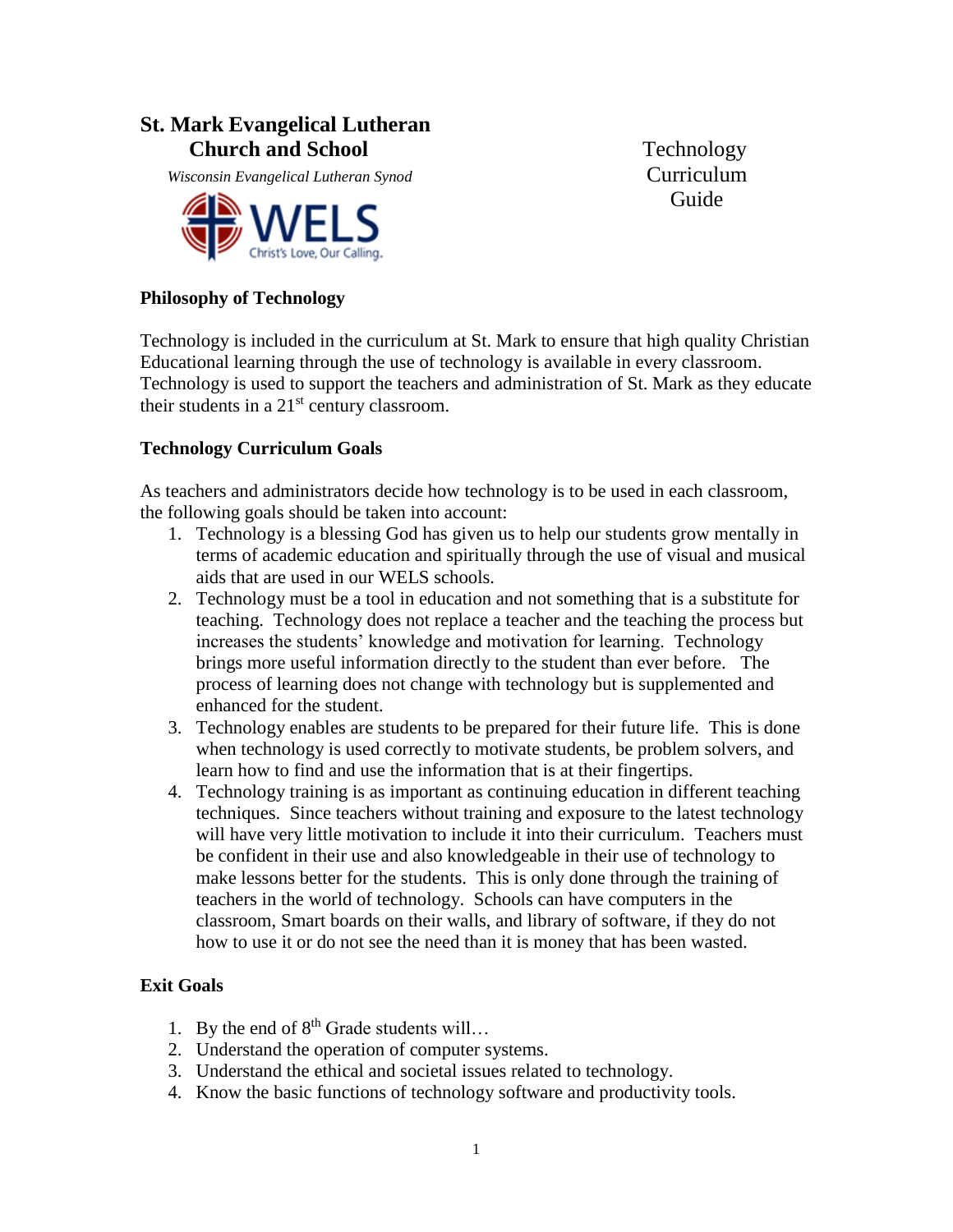- 5. Use the internet to locate, evaluate and collect information.
- 6. Use technology research tools to process data and report results.
- 7. Use technology resources for making informed decisions and problem solving in the real world.

#### **Assessment**

Teachers will assess the students' achievement in each grade level objective through observation of computer use, and evaluation of technology produced projects and assignments. Students will have time in each classroom for computer use that will be centered on mastery of these objectives.

### **Student Weekly Computer Time**

This chart is designed to give the teacher a guide to follow when setting up a computer schedule for the students. It is understood that not all classroom situations will allow for this amount of time and that there will be others that may exceed this. This is one example of where too much is never enough. In the situations where computer time is just not there, many students will be willing to work before school, during recess, or even after school. This puts a burden on the teacher as far as supervision goes, but the benefits to the student are well worth it.

| <b>Student On-Time</b> |                           |
|------------------------|---------------------------|
| Grade                  | <b>Computer Time/Week</b> |
| $\rm K$                | 30 Minutes                |
| $\mathbf{1}$           | 30 Minutes                |
| $\overline{2}$         | 30 Minutes                |
| 3                      | 45 Minutes                |
| $\overline{4}$         | 45 Minutes                |
| 5                      | 45 Minutes                |
| 6                      | 45 Minutes                |
| $\overline{7}$         | 90 Minutes                |
| 8                      | 90 Minutes                |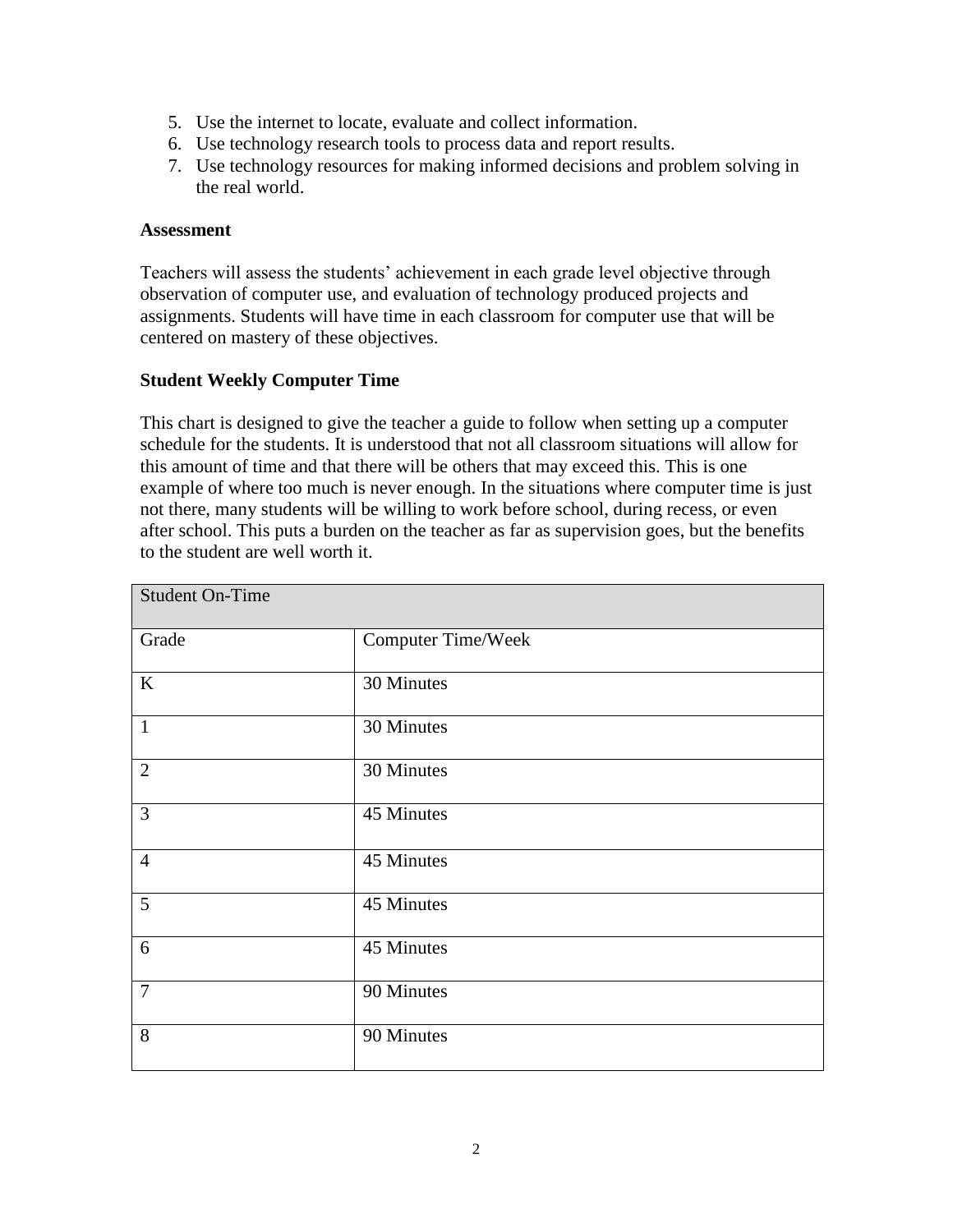# **Scope and Sequence**

# **Key:** (I) Introduce (R) Review/Reinforce (M) Master

| Objective                                                                                                     | K/G         | Grade        | Grade        | Grade          | Grade       | Grade        | Grade       | Grade        |
|---------------------------------------------------------------------------------------------------------------|-------------|--------------|--------------|----------------|-------------|--------------|-------------|--------------|
|                                                                                                               | r. 1        | 2            | 3            | $\overline{4}$ | 5           | 6            | 7           | 8            |
| (1) Understanding the<br>operation of computer<br>systems                                                     | I           | $\mathbf R$  | M            |                |             |              |             |              |
| (2) Understanding the<br>ethical and societal issues<br>related to technology                                 |             |              |              |                | I           | $\mathbb{R}$ | $\mathbf R$ | M            |
| (3) Using technology<br>related productivity tools                                                            |             |              |              |                |             |              |             | $\mathbf I$  |
| Keyboarding/Typing                                                                                            | $\mathbf I$ | $\mathbb{R}$ | $\mathbb{R}$ | $\mathbf R$    | $\mathbf R$ | $\mathbb{R}$ | $\mathbf R$ | $\mathbf R$  |
| <b>Word Processing</b>                                                                                        |             | I            | $\mathbf R$  | R              | $\mathbf R$ | $\mathbf R$  | $\mathbf R$ | R            |
| Spreadsheets                                                                                                  |             |              |              |                |             | I            | $\mathbf R$ | $\mathbf R$  |
| <b>Presentation Software</b>                                                                                  |             |              |              | I              | $\mathbf R$ | $\mathbf R$  | $\mathbf R$ | $\mathbf{R}$ |
| Web Design                                                                                                    |             |              |              |                |             |              | I           | $\mathbf R$  |
| Drawing/Graphics                                                                                              |             |              | I            | $\mathbf R$    | $\mathbf R$ | $\mathbf R$  | $\mathbf R$ | $\mathbf R$  |
| <b>Publishing Tools</b>                                                                                       |             |              |              |                | $\mathbf I$ | $\mathbf R$  | $\mathbf R$ | $\mathbf{R}$ |
| Using productivity tools to<br>collaborate in constructing<br>technology-enhancing projects                   |             |              | $\mathbf I$  | $\mathbf R$    | $\mathbf R$ | $\mathbf R$  | $\mathbf R$ | $\mathbf R$  |
| Students use a variety of media<br>to communicate information to<br>an audience                               |             |              |              |                | $\mathbf I$ | $\mathbf R$  | $\mathbf R$ | $\mathbf R$  |
| (4) Students use<br>telecommunication tools to<br>interact with peers,<br>experts, etc.                       |             |              |              |                |             |              |             |              |
| Students use the internet to<br>locate, evaluate, and collect<br>information                                  | $\mathbf I$ | $\mathbb{R}$ | $\mathbf R$  | $\mathbf R$    | $\mathbf R$ | $\mathbb{R}$ | $\mathbf R$ | M            |
| Students use technology<br>research tools to process data<br>and report results                               |             |              |              | $\bf{I}$       | $\mathbf R$ | $\mathbf R$  | $\mathbf R$ | M            |
| (5) Students evaluate and<br>select new information<br>resources based on<br>appropriateness                  |             |              |              |                |             |              | $\bf{I}$    | $\mathbf R$  |
| Students use technology<br>resources for making informed<br>decisions & problem solving<br>in the real world. |             |              |              |                | $\mathbf I$ | $\mathbb{R}$ | $\mathbf R$ | M            |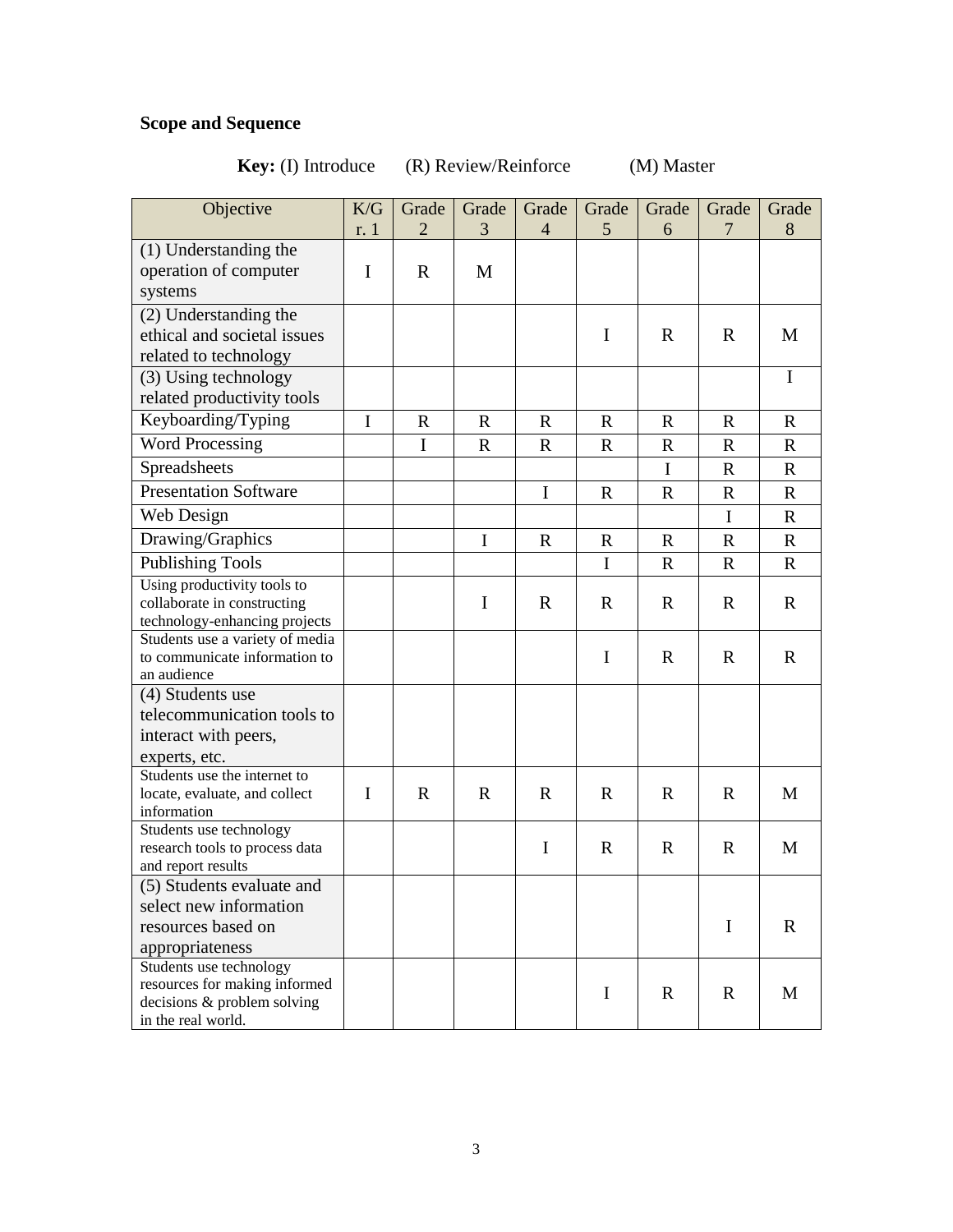# **Grade Level Objectives**

# **Kindergarten/1st Grade Objectives**

- 1. Students will identify and name computer components.
- 2. Students will demonstrate proper care when working with computer components.
- 3. Students will demonstrate the ability to handle software correctly.
- 4. Students will associate the letters of the alphabet with the symbols on the keyboard.
- 5. Students will associate numbers with the symbols on the keyboard.
- 6. Students will begin to write words on the computer.
- 7. Students will develop mouse techniques.
- 8. Students will learn to use the internet to find teacher directed information.
- 9. Students will explore websites bookmarked by the teacher.

# **2 nd Grade Objectives**

- 1. Students will review the names of the computer components.
- 2. Students will demonstrate the ability to use both hardware and software correctly.
- 3. Students will review the location of letters and numbers on the keyboard.
- 4. Students will demonstrate the ability to type words or phrases which interact with the computer.
- 5. Students will begin to coordinate their basic keyboard skills with software that allows them to create short written documents.
- 6. Students will use the internet to find more information in curriculum areas.
- 7. Students will explore websites bookmarked by the teacher.

# **3 rd Grade Objectives**

- 1. Students will demonstrate the ability to power up a system.
- 2. Students will demonstrate the ability to power down a system.
- 3. Students will demonstrate a mastery of the terms that describe a computer system.
- 4. Students will begin to learn correct keyboarding techniques.
- 5. Students will demonstrate the ability to create basic word processing documents.
- 6. Students will demonstrate the ability to print their documents.
- 7. Students will demonstrate the ability to add clip art to their writing using the graphics available.
- 8. Students will extend their skills in other curriculum areas by using the web to browse related subjects.
- 9. Students will learn to use their Google account.

# **4 th Grade Objectives**

- 1. Students will learn proper keyboarding skills during the year.
- 2. Students will be able to input text into a word processing document.
- 3. Students will be able to set printer options and print their documents.
- 4. Students will become acquainted with common terms used in word processing.
- 5. Students will be able to use the spell checker (if applicable) and make the necessary corrections.
- 6. Students will begin to edit their work by inserting and deleting text selections.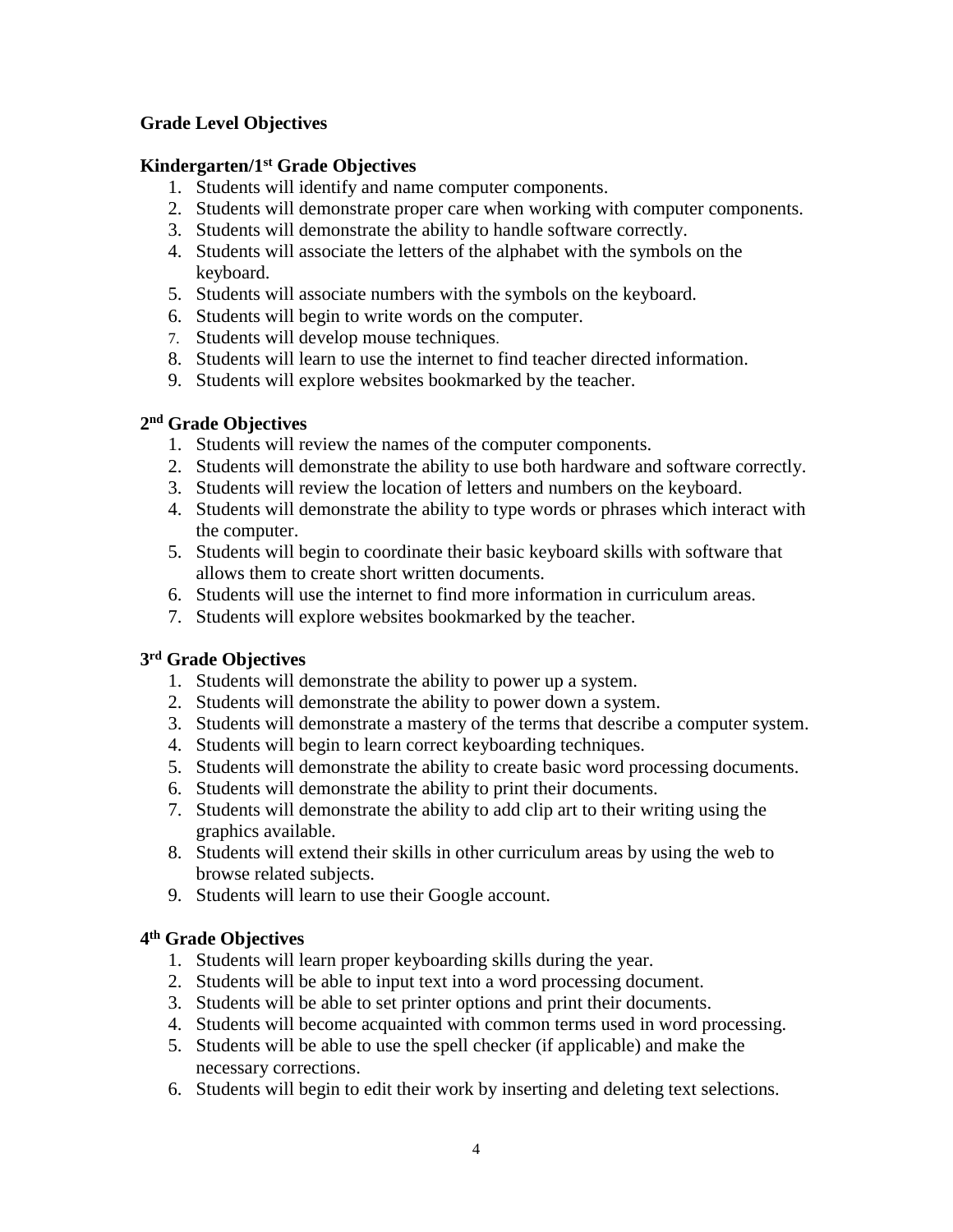- 7. Students will demonstrate the ability to add clip-art to their writing using the graphics available.
- 8. Students will extend their skills in other curriculum areas by using the web to browse related subjects.
- 9. Students will use the internet to research more information about teacher directed topics, and report their findings.
- 10. Students will learn how to make simple presentations to report their information.

#### **5 th -6 th Grade Objectives**

- 1. Students will explore what it means to be responsible to and respectful of their offline and online communities as a way to learn how to be good digital citizens.
- 2. Students will think critically about the information they share online.
- 3. Students will learn strategies to increase the accuracy of their keyword searches and make inferences about the effectiveness of the strategies.
- 4. Students will learn that copying the work of others and presenting it as one's own is called plagiarism.
- 5. Students will learn how to create secure passwords in order to protect their private information and accounts online.
- 6. Students will work together to outline common expectations in order to build a strong digital citizenship community.
- 7. Students will learn what spam is, the forms it takes, and then identify strategies for dealing with it.
- 8. Students will reflect on the importance of citing all sources when they do research. They then learn how to write bibliographical citations for online sources.
- 9. Students will learn how photos can be altered digitally. They will consider the creative upsides of photo alteration
- 10. Students will learn that the Internet is a great place to develop rewarding relationships, but they also learn not to reveal private information to a person they know only online.
- 11. Students will explore how it feels to be cyberbullied, how cyberbullying is similar to or different than in-person bullying, and learn strategies for handling cyberbullying when it arises.
- 12. Students will continue to develop correct keyboarding techniques.
- 13. Students will select and make changes to text.
- 14. Students will insert headers or footers into documents.
- 15. Students will format their text into multiple columns.
- 16. Students will format their text by changing the fonts, sizes, and styles.
- 17. Students will format their text by using tabs.
- 18. Students will add clip art to their word processing document.
- 19. Students will be introduced to outlining in the word processor.
- 20. Students will collect data and input the information into a spreadsheet.
- 21. Students will be able to use the data in the spreadsheet to create a simple graph.
- 22. Students will learn to create their own list of bookmarks.
- 23. Students will learn to use their Google account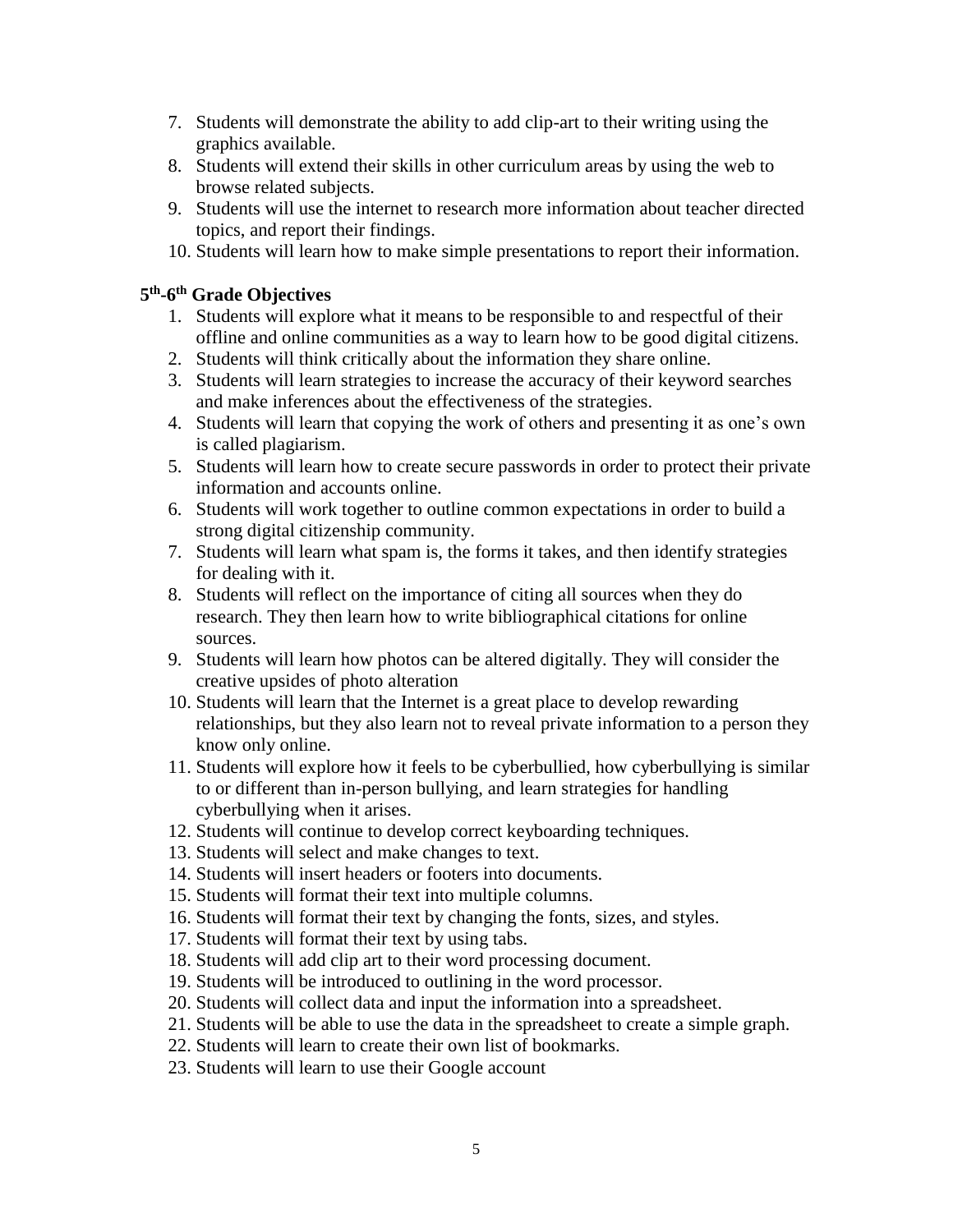- 24. Students will learn to share documents and presentations with their teacher and classmates using Google.
- 25. Students will learn how to make simple presentations to report their information.

## **7 th -8 th Grade Objectives**

- 1. Students will be introduced to the 24/7, social nature of digital media and technologies, and gain basic vocabulary and knowledge for discussing the media landscape.
- 2. Students will learn that to conduct effective and efficient online searches, they must use a variety of searching strategies.
- 3. Students will learn strategies for guarding against identity theft and scams that try to access their private information online.
- 4. Students will learn about the difference between being a passive bystander versus a brave upstander in cyberbullying situations.
- 5. Students will be introduced to copyright, fair use, and the rights they have as creators.
- 6. Students will review their media habits and the array of media they use on a weekly basis, and reflect on the role of digital media in their lives.
- 7. Students will learn how to handle situations or online behavior which may make them feel uncomfortable.
- 8. Students will learn that presenting themselves in different ways online carries both benefits and risks.
- 9. Students will learn that they have a digital footprint and that this information can be searched, copied and passed on, but that they can take some control based on what they post online.
- 10. Students will learn that anyone can publish on the Web, so not all sites are equally trustworthy.
- 11. Students will expand their understanding of fair use, apply it to case studies, and create an original work of fair use.
- 12. Students will continue to develop correct keyboarding techniques.
- 13. Students will use the keyboard shortcuts to accomplish certain tasks.
- 14. Students will be able to complete from start to finish a written document using the word processor.
- 15. Students will use the outline feature when preparing written documents for language units or other curriculum areas.
- 16. Students will review how to write bibliographical citations for books and online sources.
- 17. Students will create images using the tools from the painting and drawing programs.
- 18. Students will create linked text frames.
- 19. Students will mix text and graphics to create a newspaper type document.
- 20. Students will add clip art to their desktop page.
- 21. Students will use their Google accounts to share documents with classmates and teachers.
- 22. Students will use various types of presentation software such as Google Presentation, PowerPoint, and Prezi.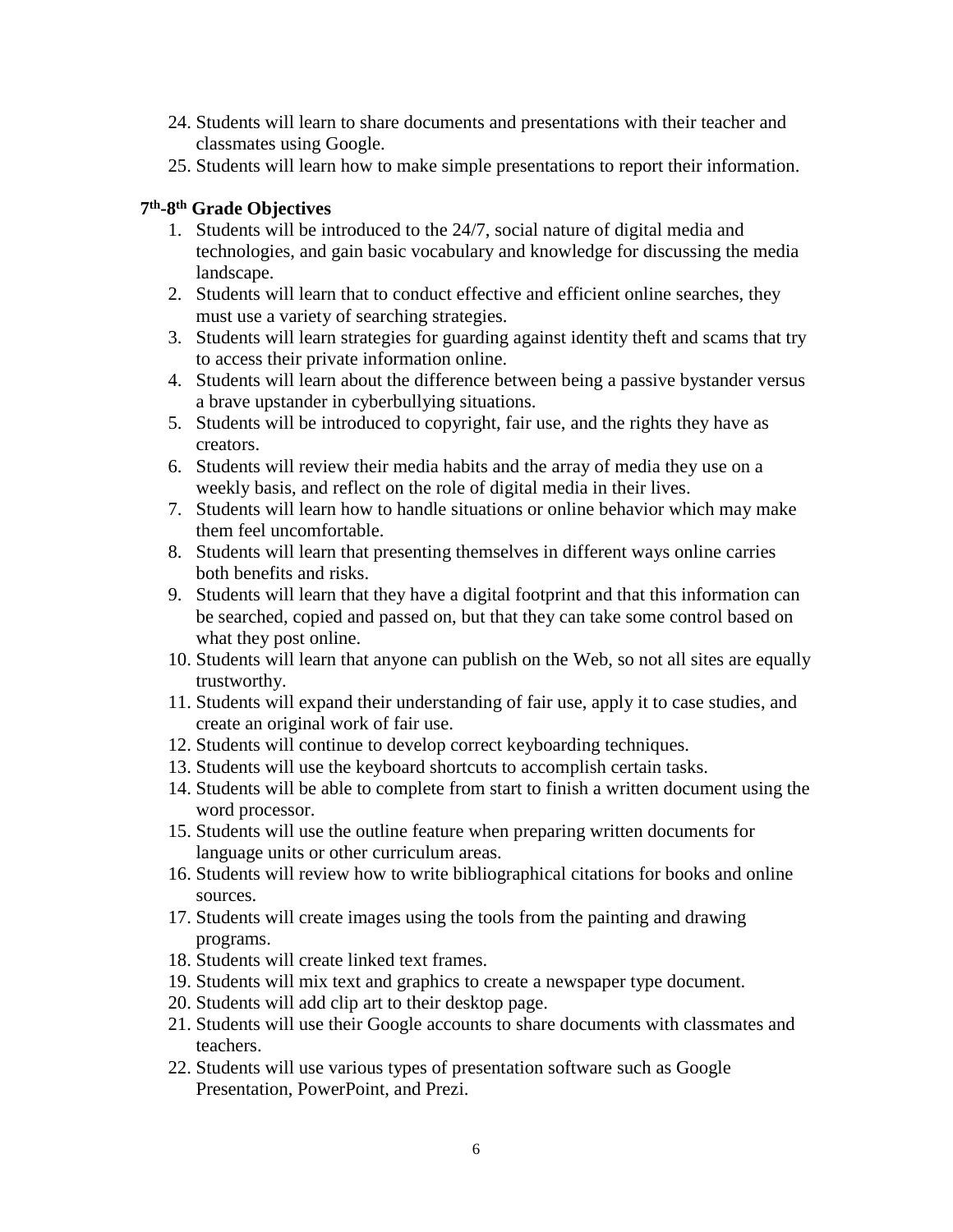#### Technology Acceptable Use Policy St. Mark Lutheran School Please fill out one for each child

THE LAW: Students may access the Internet only when a teacher is in the classroom and acting in a supervisory role. We encourage teachers to use pre-selected sites to provide reliable and safe information for students to use, but it is also necessary for students to learn how to search using the engines and directories on the net. Teachers will be supervising that activity as it occurs. In accordance with the CIPA (Children's Internet Protection Act) we will do all we can to protect the child from obscenity, child pornography, and materials harmful to minors. This is the categorization from the law itself. Note that these categories according to the CIPA refer only to pictures, not text. We would include the text as objectionable as well and it will be avoided, of course, in our setting.

FILTERING: We have installed a content filtering agent on the Internet material that comes into our server. These devices are not foolproof, and it is still important for teachers and parents alike to teach children to discern what is right and wrong with the material that surrounds us daily in this age of information.

DOWN and/or UPLOADING MEDIA; Downloading or uploading of any media format from the Internet will be done only in connection with assigned projects and activities. Students will be issued a student document on the server to house school related projects and are not allowed to add extraneous material not related to those projects to their file. Those abusing the rules will lose the site on the server for a time deemed reasonable by the teacher/technology coordinator.

Students bringing work from home on flash drives or disks need to talk with Mr. Leonard before using them. Use of Google Docs in the upper grades should eliminate most of this kind of transfer. Upper graders using the Chromebooks and Google Apps will be storing their data in the cloud. Same rules apply, uploading and downloading of media for school purposes only.

STUDENT EMAIL: Secure email accounts are now assigned through Google Apps for Education. Upper graders have Gmail accounts which are used only for school project purposes and permissions are controlled through the admin management. Any teacher can apply for her students to have accounts issued when needed for project work. They can be tightly monitored.

CHAT ROOMS: The use of chat rooms in school is strictly forbidden except in the case of a teacher-led project with the teacher as a participant or when used by students collaboratively in project work. This is rarely used in our setting.

SCHOOL HARDWARE AND SOFTWARE: Students are instructed in the careful and responsible use of all school hardware and software. Abuse of same will result in suspension of use of materials for a time deemed appropriate by the teacher/technology coordinator, as well as cost to replace broken hardware or software in cases of abuse. If equipment is abused during horseplay, students will be held accountable for replacement cost if needed. Software may not be brought to school and loaded onto any computer in the building.